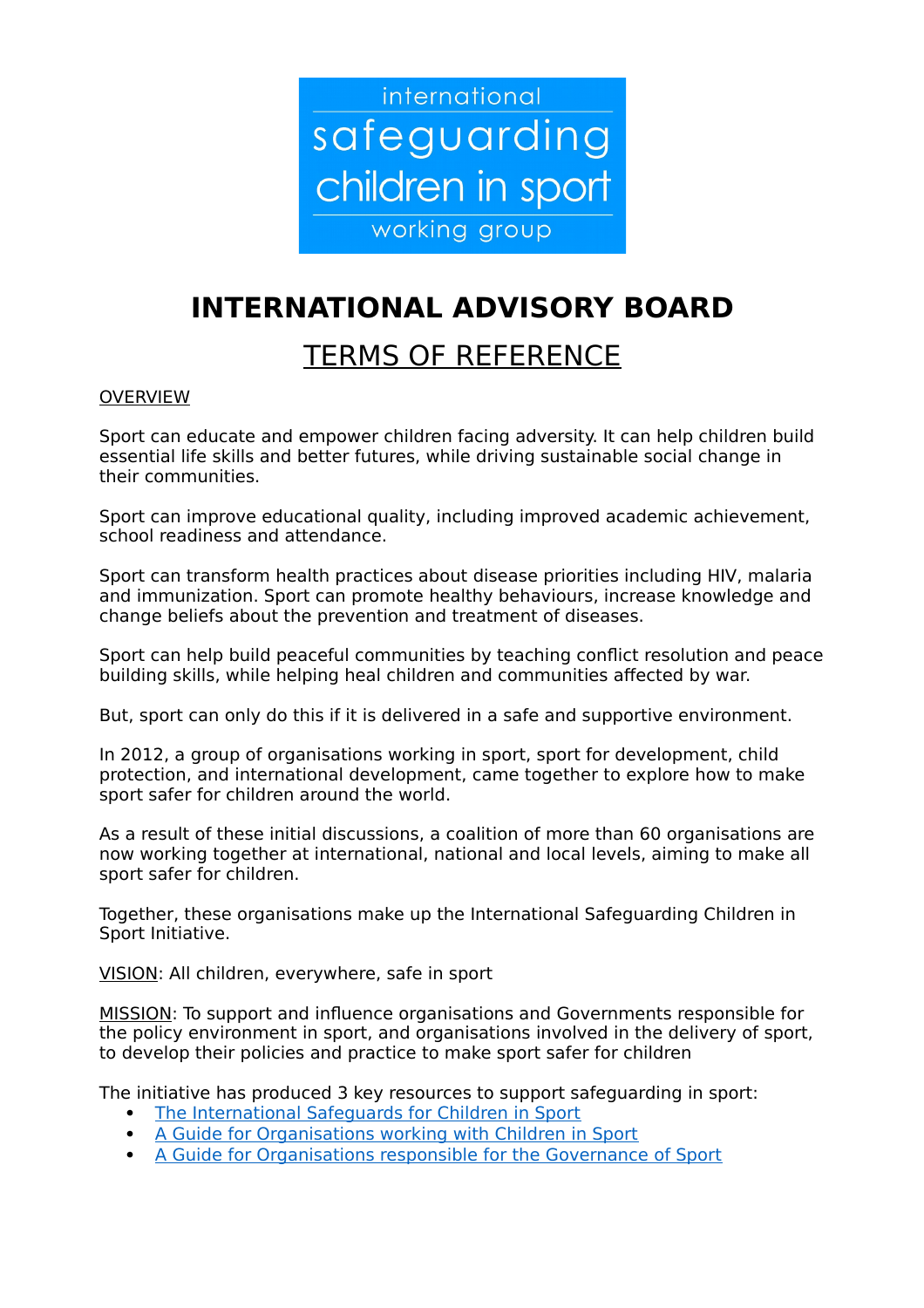Now these resources have been developed, the initiative is moving on to a new phase of work, aiming to support as many organisations as possible to embark on their own journey to strengthen safeguarding within their organisation.

## STRUCTURE OF THE INTERNATIONAL SAFEGUARDING CHILDREN IN SPORT INITIATIVE

The International Advisory Board is responsible for overseeing the implementation of the International Safeguarding Children in Sport strategy, supported by the secretariat.

The strategy covers 3 core areas, supported by 3 Working Groups:

- Advocacy and communications on policy and practice: to ensure relevant organisations know about the International Safeguards and are encouraged to strengthen safeguarding
- Quality assurance and access to training and support: to ensure organisations know where to go for quality support and advice as they make their way on their safeguarding journey
- Research, MEL and improvement of resources: to ensure the resources stay up to date and relevant, and that we measure their impact

## COMPOSITION OF THE INTERNATIONAL ADVISORY BOARD

The International Advisory Board of Twelve members plus a chair and two ex officio members from SSI and the IOC, with at a minimum, one representative per continent (excluding Antarctica) is made up as follows:

- 1 x Chair
- 2 x ex officio members (SSI and IOC)
- 1 x youth member
- 3 x Nominated Working Group Member
- 1 x Communications and IT
- 2 x International Development
- 2 x International Sports
- 1 x Advocacy/Diplomacy Sport/NGO
- 2 x Advocacy/Diplomacy Government

The Advisory board will be supported by a secretariat made up of the lead agency for each of the 3 core strategic area Working Groups and Unicef UK.

#### **MEETINGS**

The International Advisory Board is initially expected to meet virtually, once every quarter.

#### **OUORUM**

The Quorum for meetings of the International Advisory Board shall be half the number of the full Advisory Board (six) provided that the Chair is present.

#### ROLE/RESPONSIBILITES OF ADVISORY BOARD MEMBERS

All International Advisory Board members must:

 Comply with these terms of reference, and ensure they understand their duties, rights and responsibilities, and that they are familiar with the function of the International Safeguarding Children in Sport Initiative;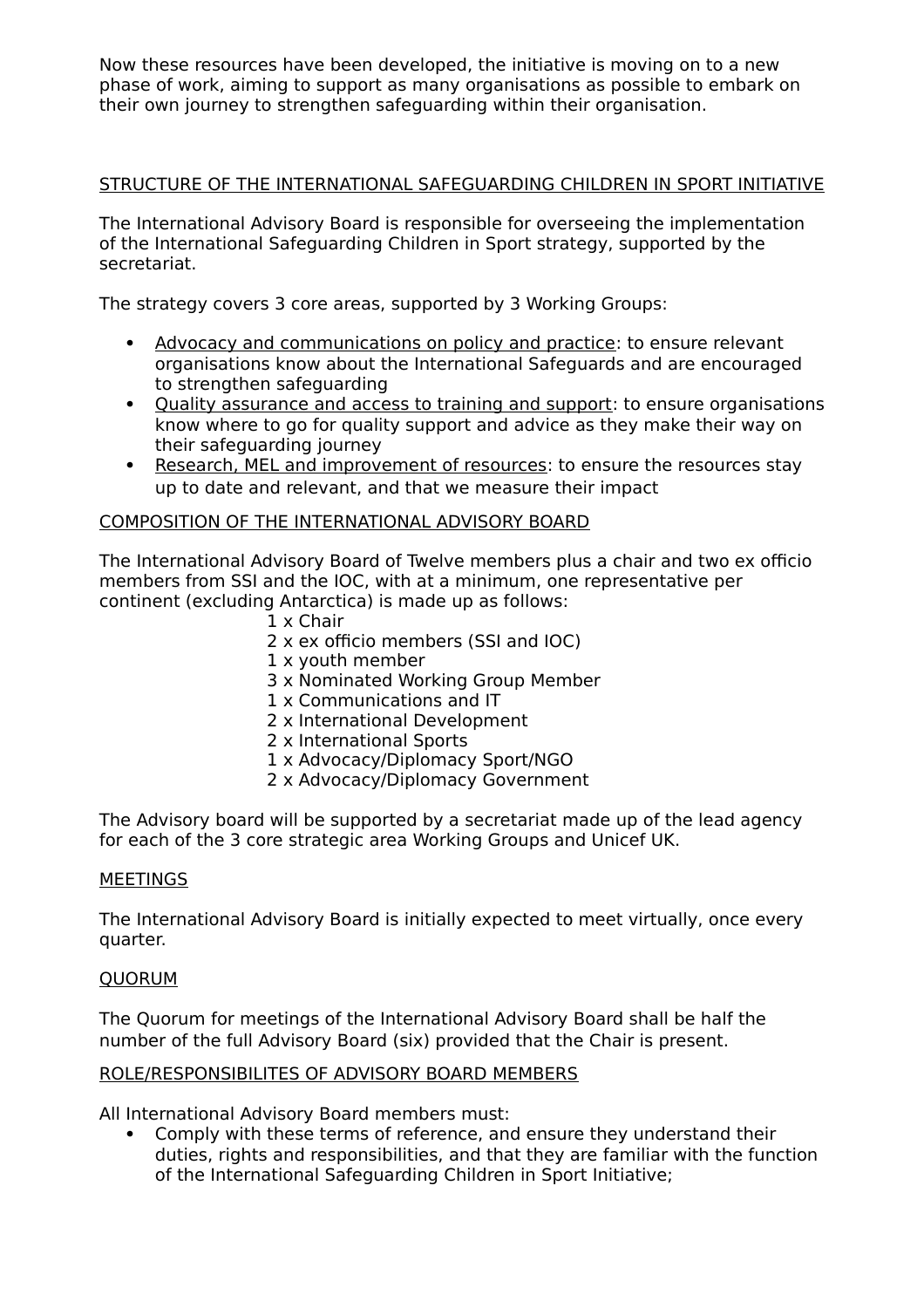- Engage fully in collective consideration of the issues, contributing insights and opinions and taking account of the full range of relevant factors, including any guidance available;
- Attend at least 50% of advisory board meetings each year (dates for advisory board meetings will be arranged taking into account member's availability);
- Represent the International Safeguarding Children in Sport Initiative on international and national platforms, where appropriate.

The International Advisory Board is responsible for:

- Overseeing progress towards the vision and mission of the International Safeguarding Children in Sport Initiative
- Overseeing the implementation of the International Safeguarding Children in Sport strategy, including operational plans for the 3 core areas
- Overseeing final approval of all resources, guidance documents, policies and procedures and communications unless otherwise delegated to a person or working group by the Advisory Board
- Overseeing the development of proposals and the management of funds by a member organisation on behalf of the Initiative, and having final approval of all relevant proposals and accompanying budgets
- Maintaining oversight and management of risk in relation to the initiative

## ROLE/RESPONSIBILITES OF THE CHAIR

- Appointed by the International Advisory Board through an open and transparent recruitment process
- May have a casting vote at meetings
- Approve International Advisory Board Agenda
- Controls International Advisory Board Meetings
- Ensure the International Advisory Board set the frequency, purpose, conduct and direction of meetings
- Ensure the International Advisory Board assign appropriate tasks and objectives to individual members and agree working relationships
- Ensure the Secretariat develops and implements an overall strategy
- Ensure the International Advisory Board received the timely information it needs
- Maintain proper focus on the International Advisory Board's key role and tasks and allow time for important matters to be discussed thoroughly
- Encourage all members to make a full contribution
- Ensure adequate minutes are kept by the secretariat
- Review and monitor the effectiveness of the International Advisory Board
- Attend at least 75% of advisory board meetings each year (dates for advisory board meetings will be arranged taking into account member's availability);

## ROLE/RESPONSIBILITES OF THE SECRETARIAT

In addition to the Advisory Board member roles outlined above, members of the secretariat will be responsible for planning, coordinating and providing other administrative support to the Advisory Board as follows:

## Unicef UK (coordination):

- Arranging agendas and briefing materials and providing logistical support for Advisory Board meetings
- Assisting the Chair to produce meeting documents, including minutes and decision documents
- Establishing and maintaining records of Advisory Board and Secretariat meetings and correspondence
- Ensuring synergies and effective working between the 3 Working Groups
- Attending quarterly secretariat meetings
- Coordinating the work of the Working Group lead agencies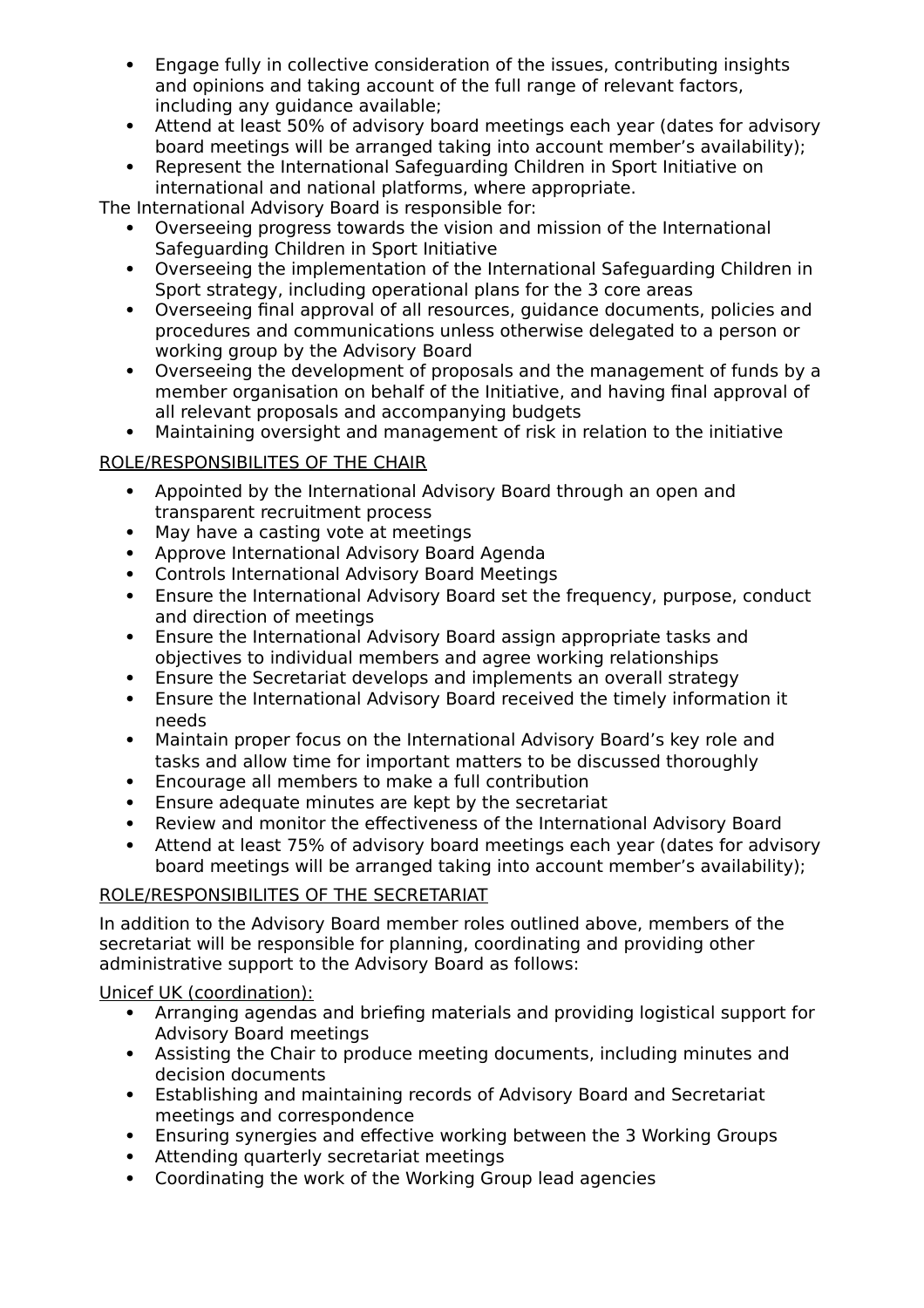Working Group Lead Agencies:

- Designing and developing the strategy and structure of the International Safeguarding Children in Sport Initiative on behalf of the Advisory Board
- Monitoring and evaluating the overall strategy and operational plans for the 3 core areas
- Developing and making recommendations to the Advisory Board in relation to resources, guidance documents, policies and procedures and communications
- Attending quarterly secretariat meetings

## ORGANOGRAM